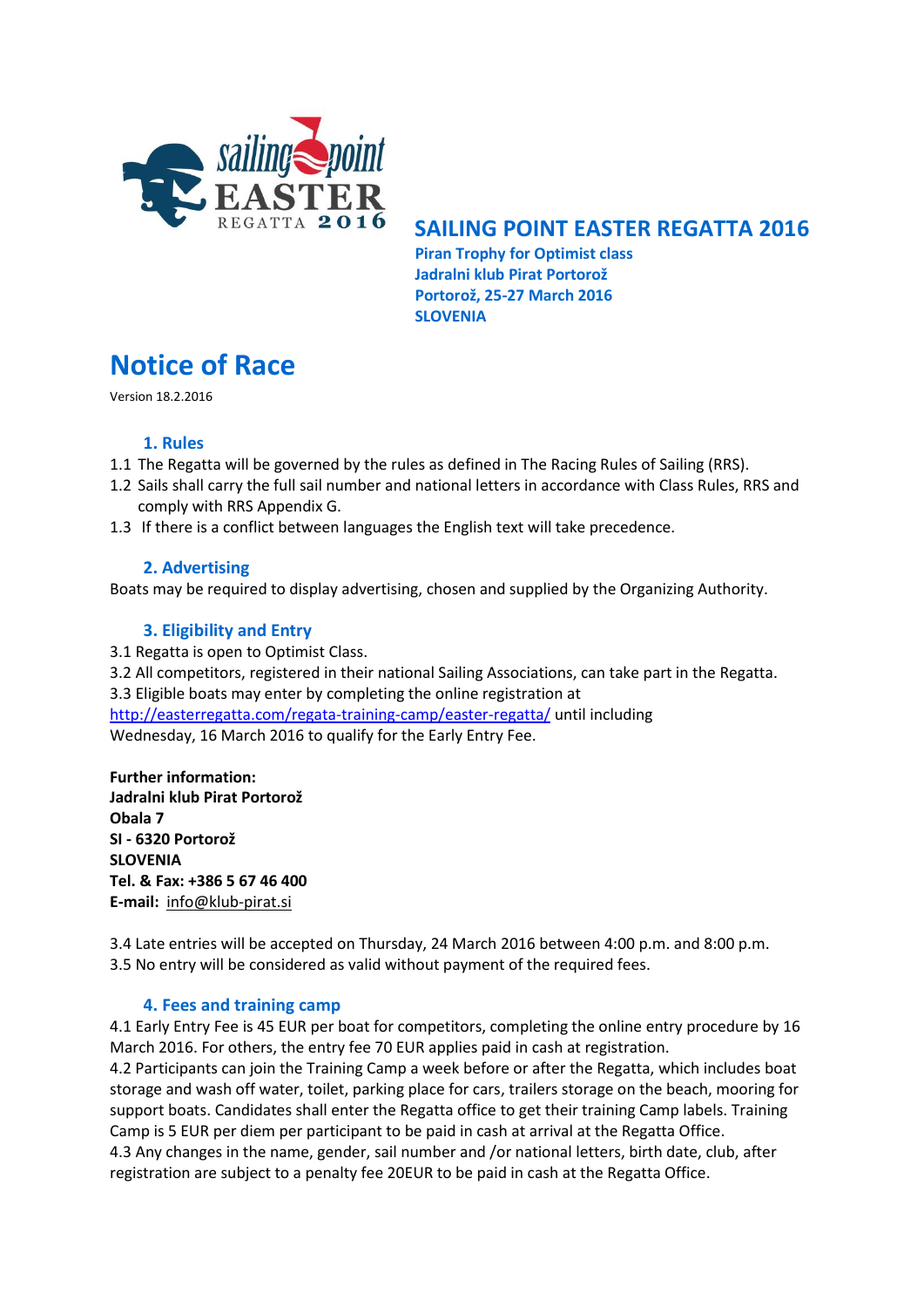### **5. Schedule**

5.1 Registration, late entries Thursday, 24 March 2016, from 4:00 p.m. to 8:00 p.m.

At registration, all competitors will be required to produce evidence of following documents:

a. Fulfilled and signed Parental Authorization for Sailor, available on website <http://easterregatta.com/regata-training-camp/easter-regatta/>;

b. Sailors original third party insurance covering not less than € 1.000.000 (NOR: rule 15);

- c. Copy of entry payment;
- d. Original supporting boat insurance;
- e. Copy of supporting boat entry payment.

Non registered boats will not be on the competitors list.

5.2 Skippers' meeting Friday, 25 March 2016 at 9:30 a.m.

5.3 Dates of Racing Friday, 25 March 2016: racing Saturday, 26 March 2016: racing Sunday, 27 March 2016: racing

5.4 Number of races Regatta consists of 9 races. No more than 4 races may be sailed a day.

5.5 The scheduled time for the first warning signal Friday, 25 March 2016 at 10:55 a.m. Saturday, 26 March 2016 at 10:55 a.m. Sunday, 27 March 2016 at 10:55 a.m.

5.6 Format of racing Boats will be fixed assigned to starting fleets. The assignment will be posted each racing day before 9:00.

#### **6. Measurement**

6.1 Each boat shall produce a valid measurement certificate.

6.2 Boat may be subject to inspection at any time during the event.

#### **7. Sailing instructions**

The sailing instructions will be available at registration.

#### **8. Venue**

The regatta will be in Piran bay.

#### **9. Course**

The course to be sailed will be Trapezoid.